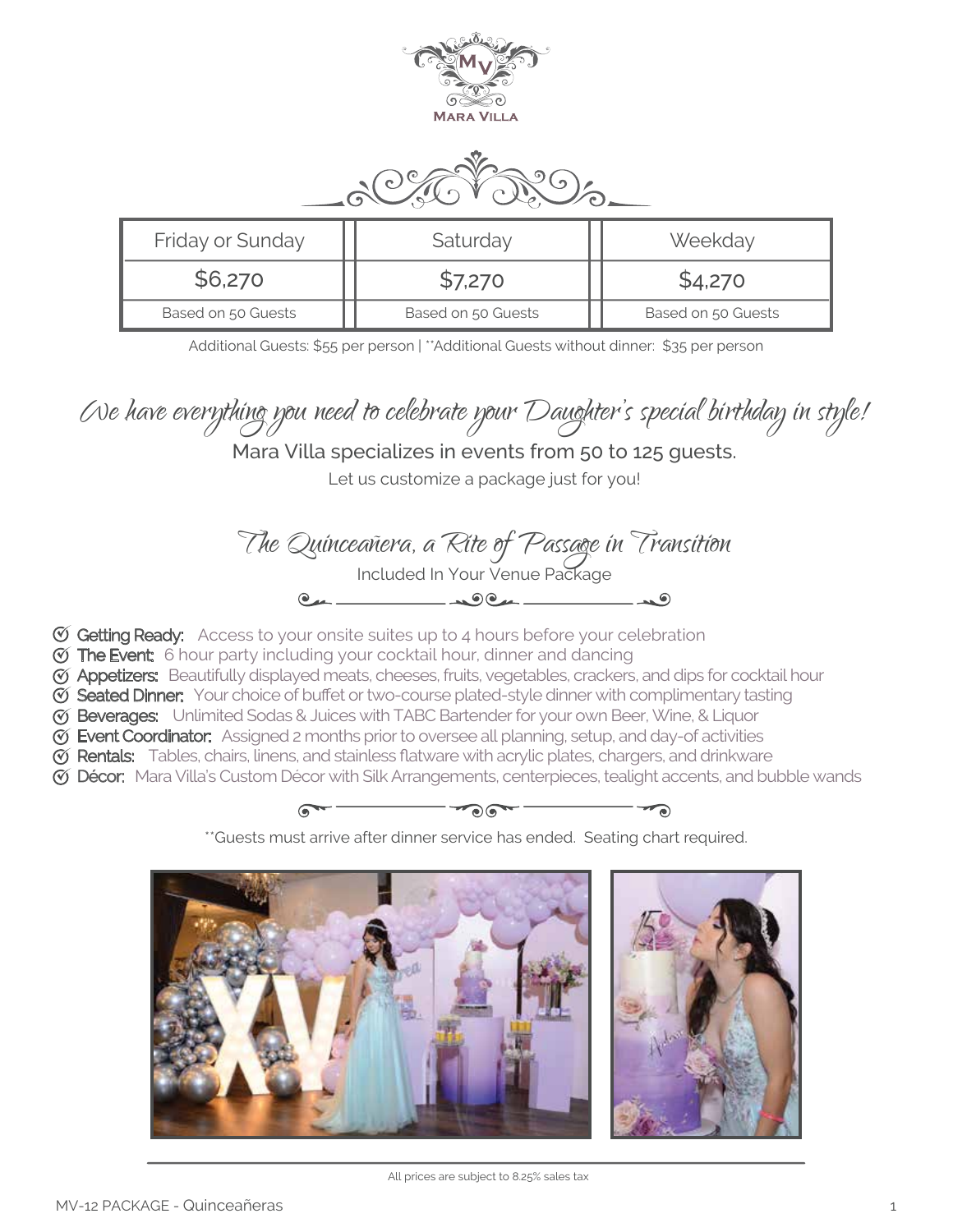

# **CATERING SERVICE**

Included Included Included Appetizers Seated Dinner Menu Tasting

Served during the first hour of your event Your choice of a Customized Dinner or Fajita Buffet Attendance for four to your Mara Villa Grand Tasting Event

### **Customized Menu or Fajita Buffet**

**Customize Your Menu Fajita Buffet** *Your choice of one of the following:*

Choose from your Catering Menu: 1 Salad, 1 Entrée, & 2 Sides Served with Dinner Rolls & Butter

*\*Available for Plated or Buffet Service\**

Includes Beef & Chicken Fajitas with Spanish Rice & Black Beans Served with Flour & Corn Tortillas Sour Cream, Shredded Cheese, & Pico de Gallo Tortilla Chips with Red & Green Salsas *\*Available for buffet service only\**

### **The Mara Villa Appetizer Display**

An assortment of meats, cheeses, fruits, vegetables, crackers, and dips.



### **Attendance at Your Grand Tasting**

Come taste the excellence of Two Forks Catering with our featured assortment of culinary creations. Hand-select your custom menu while enjoying the ambiance and beauty of Mara Villa at dusk, just as your guests will on your special day.

We have pre-reserved your table at your Mara Villa Grand Tasting Experience. Attendance for up to 4 included; additional tickets available at \$25 each Private Tastings available at the rate of \$150 for up to 4 attendees.

#### *Grand Tasting Schedule*

| Tuesday, August 23rd, 2022 at 6:30pm   | Event occurs in September 2022 - February 2023 |
|----------------------------------------|------------------------------------------------|
| Tuesday, February 21st, 2023 at 6:30pm | Event occurs in March - August 2023            |
| Tuesday, August 22nd, 2023 at 6:30pm   | Event occurs in September 2023 - February 2024 |



*Tasting dates are subject to change based on circumstances outside the control of Mara Villa. Advanced notice will be provided in the event of a rescheduled tasting date.*

*Menu selections and pricing are not guaranteed until your tasting occurs.*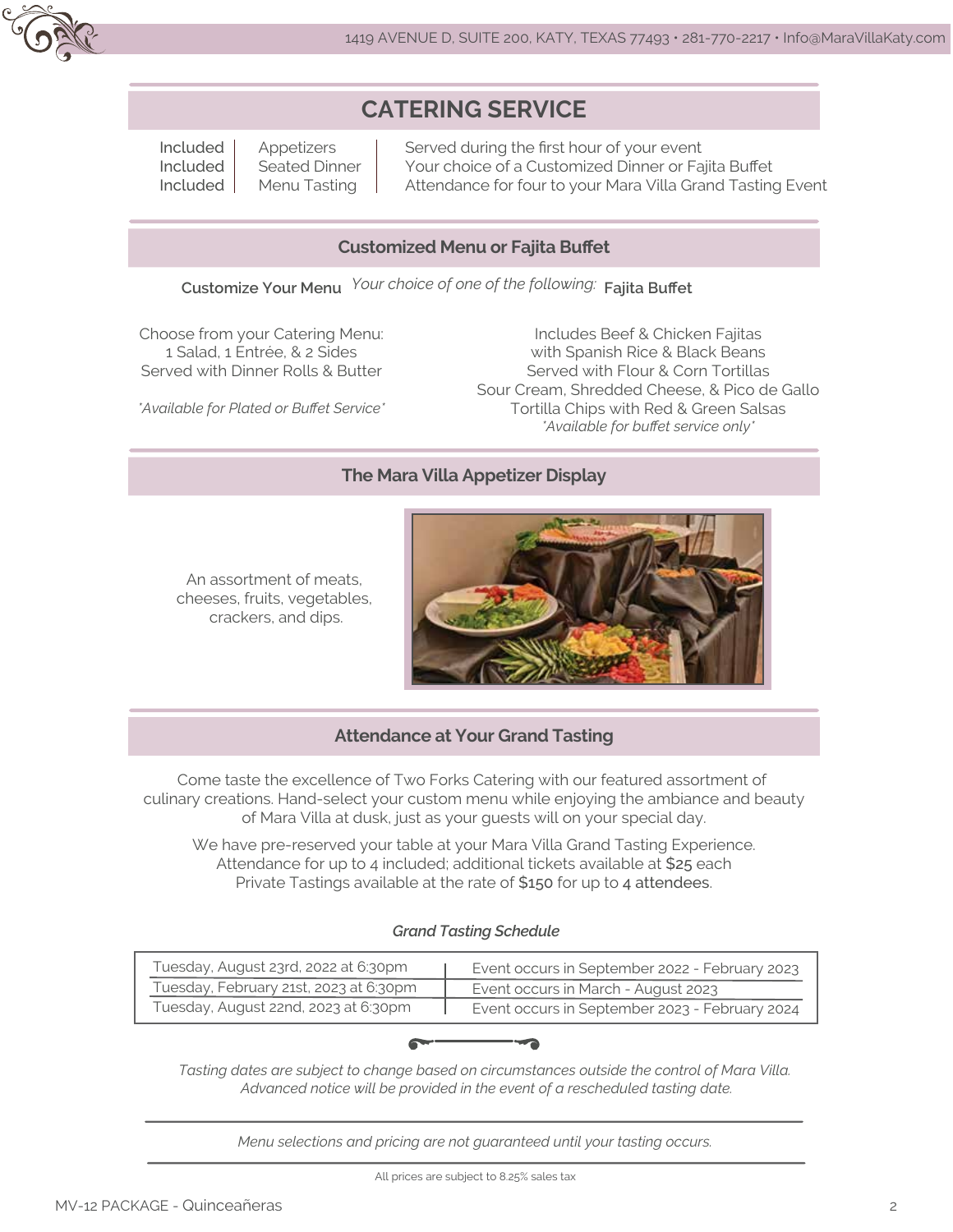

# **HOSTED BAR SERVICE**

Based on up to 6-hours of service. Extensions available at an additional cost.

### **Mara Villa Provides**

- Professional TABC certified bartender to serve your guests throughout your event.
- Iced tea & coffee stations for guest self-service in the cocktail lounge.
- Unlimited sodas & juices to be served with or without client-provided liquors. Sodas include Coke, Diet Coke, Sprite, Dr Pepper. Juices include Cranberry, Grapefruit, Pineapple, and Orange Juice Mixers include Soda Water, Tonic Water, and Sweet & Sour.
- Garnishes include Lemon & Lime Wedges, Cherries, Oranges, and Margarita Salt.
- Ice, Beverage Napkins, Straws, Acrylic Cups, and Acrylic Champagne Flutes, if needed

#### **You Provided Exactly What You Want Served!**

#### We recommend...

- Beer by the Bottle or Can
- Wine by the Bottle or Box
- Liquor 750 mL or 1 Liter bottles
- Specialty Sodas, Juices, Mixers, or Garnishes

#### Need help planning your BYOB bar? Ask for our helpful Bar Shopping List!

Call: 281-770-2217 or Email: info@MaraVillaKaty.com



# **Call us today: 281-770-2217 or Email: Info@MaraVillaKaty.com**

**LET'S BE SOCIAL | FOLLOW US ON SOCIAL MEDIA**

**@** @MaraVillaKaty (f) MaraVillaKaty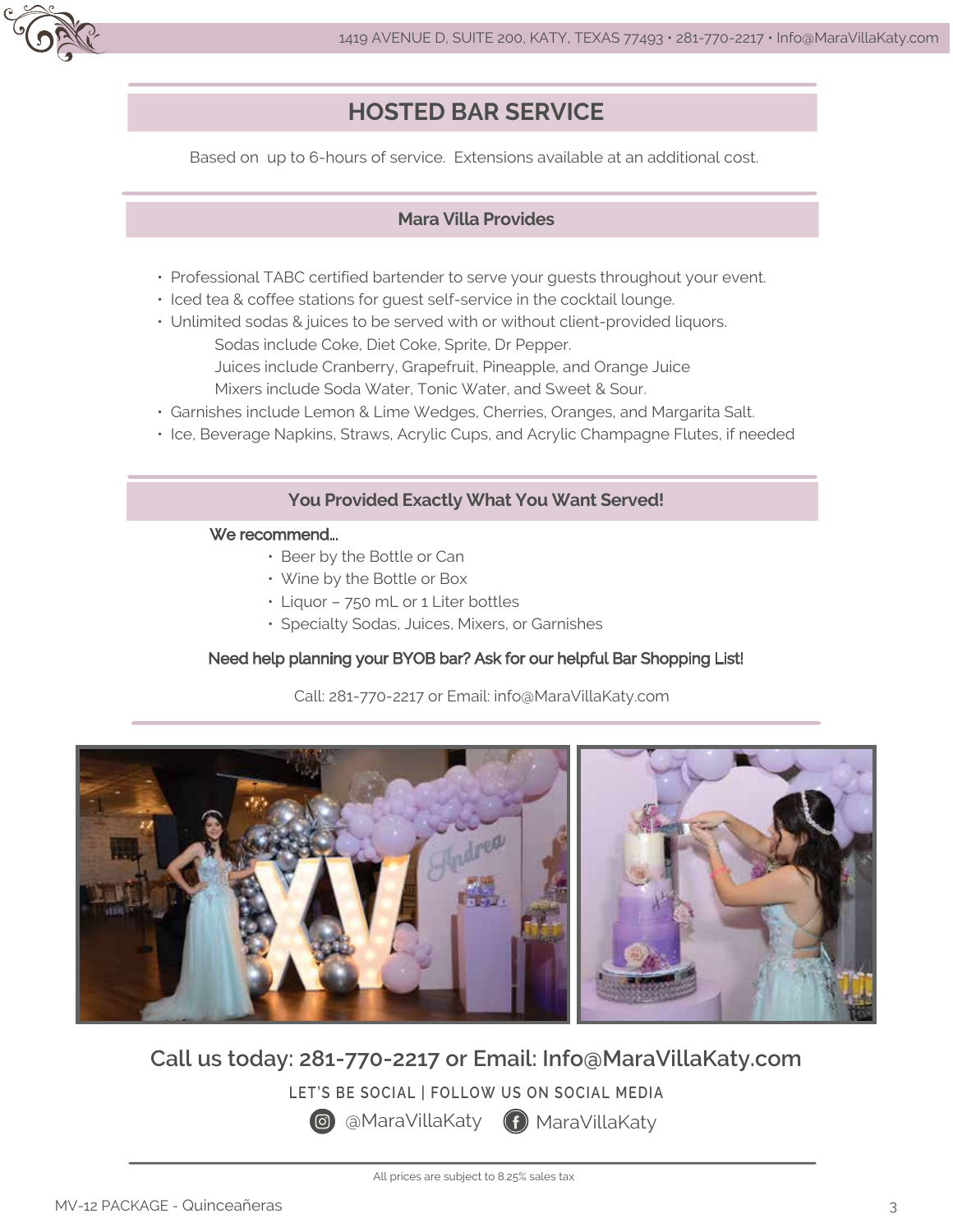

### **INCLUDED IN YOUR PACKAGE**

| Included   Rentals | Elegant tables, chairs and linens to set the stage for your perfect event               |
|--------------------|-----------------------------------------------------------------------------------------|
| Included   Décor   | The finishing touches that set Mara Villa apart, included at no extra charge            |
|                    | Included   Coordinator   Your own event coordinator starting 2 months before your event |

### **Mara Villa's Premier Rentals**

Your event at Mara Villa will stand out with our elegant table settings for every guest, perfectly arranged for you by our expert banquet team, according to your ultimate design.

Your Rentals & Décor Package includes the following:

- 60" Round tables and metallic chivari chairs with white cushioned seat
- Floor-length ivory linens with textured capri overlay for every guest table.
- Ivory napkin with multiple fold options and stainless flatware for every guest
- Silver or gold rimmed acrylic plates with matching table chargers for every guest
- Clear acrylic water tumbler and champagne flute\* (upon request) for every guest

### **Mara Villa's Décor Enhancements**

Enrich the elegance of your event with our enhancements package. Like adding the perfect jewelry to your favorite outfit, we'll add the ideal "finishing touches" to your venue.

Your Enhancement Package includes the following:

- Custom Octagon Arch with permanent Silk Swags
- Two Whitewashed Pedestals with removable Silk Arrangements
- Two Oak Wine Barrels with removable Silk Arrangements
- Iron LED-candlelit centerpieces for every guest table
- Twinkling tealight candles to accent your outdoor patio
- Whimsical bubble wands for your Grand Exit

### **Event Coordination Service**

Your talented Coordinator will provide the highest degree of skill to ensure your special day is the kind of celebration that begins and ends with your vision.

Your Coordination Service includes the following:

- Your own personal Event Coordinator beginning 2 months before your event.
- Unlimited emails, phone calls, and text communication as needed.
- One 90-minute Initial Consultation, scheduled 6-8 weeks before your event.
- Mara Villa's Planning Worksheet to guide you through all major event decisions.
- One 90-minute Final Consultation, scheduled 2-3 weeks before your event.
- Comprehensive timeline & floorplan created for you and your event professionals.
- Coordination of all event professionals on the day of and week before your event.
- Onsite supervision of your ceremony and reception, beginning 4 hours prior to your event.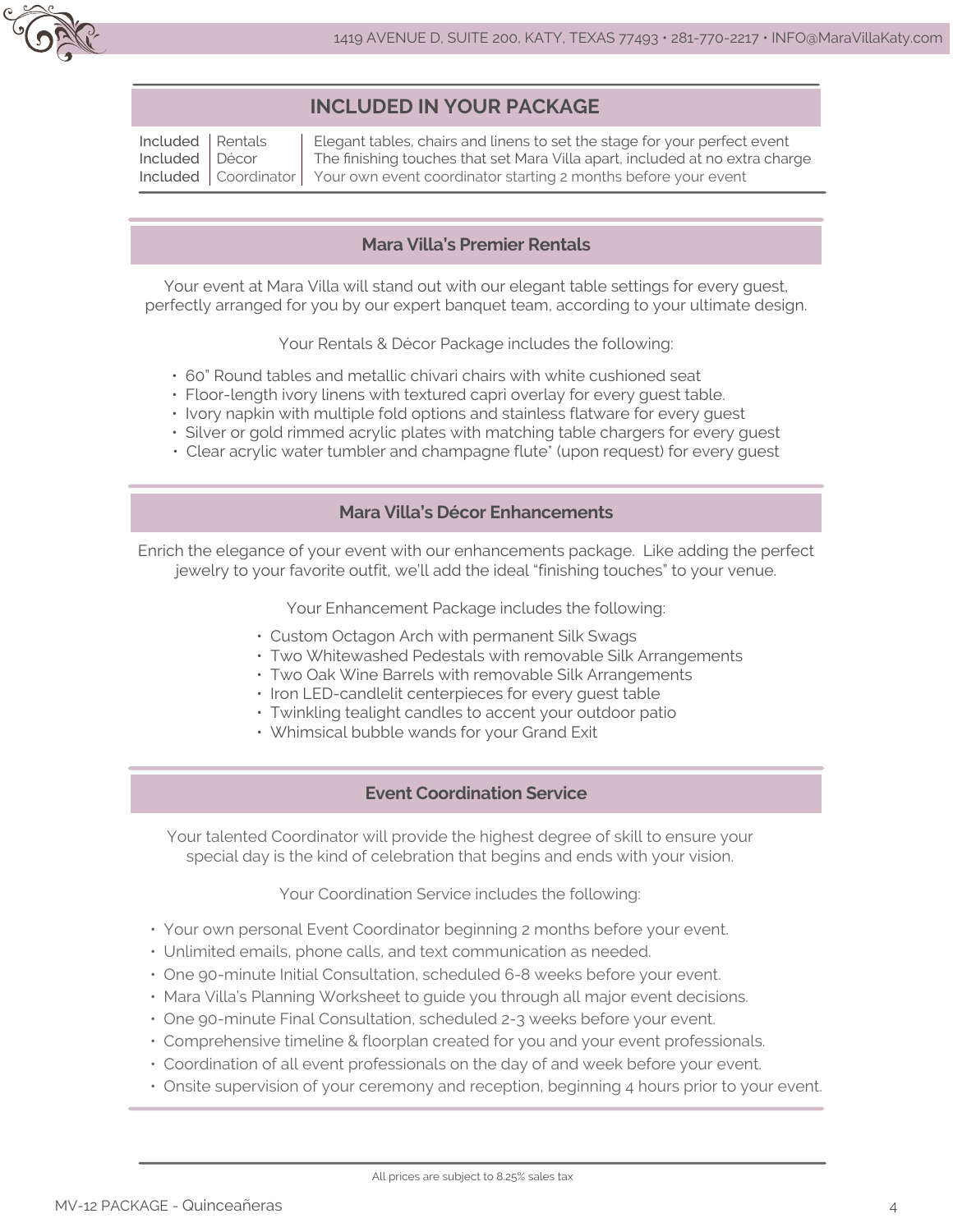

**MARA VILLA** 

Customize your package with Mara Villa!

| <b>Services</b>                                                                                                                                                                                                                                                                                                                                                                                              |                                                                                                                                                                                                                                                                |  |  |  |
|--------------------------------------------------------------------------------------------------------------------------------------------------------------------------------------------------------------------------------------------------------------------------------------------------------------------------------------------------------------------------------------------------------------|----------------------------------------------------------------------------------------------------------------------------------------------------------------------------------------------------------------------------------------------------------------|--|--|--|
| Remove Reception Time<br><b>Add Reception Time</b><br><b>Extend Getting-Ready Time</b><br>Add Custom Floral Stipend<br>Add Photography<br>Add DJ and Emcee Service<br><b>Extend DJ and Emcee Service</b><br>Add Photo Booth<br><b>Add Unlimited Prints</b>                                                                                                                                                   | -\$200 per hour (minimum event time is 3 hours)<br>+\$4.50 per person, per hour (additional charges<br>apply for other extended services)<br>+\$150 per hour<br>+500 Minimum<br>+\$840<br>+\$800 6 hours<br>\$100 per additional hour<br>$+$ \$300<br>$+ $200$ |  |  |  |
| <b>Menu</b>                                                                                                                                                                                                                                                                                                                                                                                                  |                                                                                                                                                                                                                                                                |  |  |  |
| Remove Appetizer Display<br><b>Add Passed Appetizer</b><br>Remove Dinner<br>Add 2nd Entrée<br>Add 3-Tier Birthday Cake<br>Add a 4th tier to your cake = 60 servings<br>Add a Private Tasting (for up to 4 attendees)                                                                                                                                                                                         | -\$1.50 per person<br>+\$3.50 per person, per item<br>-\$19 per person<br>+\$6 per person<br>$+$ \$300<br>$+ $155$<br>$+ $150$                                                                                                                                 |  |  |  |
| <b>Décor</b>                                                                                                                                                                                                                                                                                                                                                                                                 |                                                                                                                                                                                                                                                                |  |  |  |
| <b>Assistance with Chair Sashes</b><br>Upgrade to China & Glassware for table settings<br>· Included for each guest: Dinner Plate, Salad Plate,<br>Water Goblet, Champagne Flute, and Ivory Linen<br>Napkin (complimentary). Beverages from the bar will<br>be served in clear acrylic tumblers. Coffee will be<br>served in disposable mugs. Appetizers and cake will<br>be served on clear acrylic plates. | +\$2.00 per chair (client to provide sashes)<br>+\$8.00 per person or \$2 per person, per plate<br>(Full China Package)                                                                                                                                        |  |  |  |
| Glass Water Goblet & Champagne Flute Only<br>Glass Water Goblet or Champagne Flute                                                                                                                                                                                                                                                                                                                           | +\$4.00 per person<br>+\$2.00 per person                                                                                                                                                                                                                       |  |  |  |

### **HOLIDAY RATES | BLACKOUT DATES**

Sunday before Memorial Day - Saturday pricing & minimum will apply Sunday, July 3, 2022 – Saturday pricing and minimum will apply Sunday before Labor Day - Saturday pricing & minimum will apply Tuesday and Wednesday before Thanksgiving - Sunday pricing & minimum will apply Wednesdays in December - Sunday Pricing & Minimum will apply Thursdays in December - Friday Pricing & Minimum will apply New Year's Eve - Saturday Pricing & Minimum will apply + 10% Increase Applies

#### **IN ORDER TO ALLOW OUR EMPLOYEES TO CELEBRATE WITH THEIR FAMILIES, WE ARE CLOSED ON THE FOLLOWING HOLIDAYS**

New Year's Day Easter Sunday Memorial Day Fourth of July - Independence Day Labor Day Thanksgiving Day Christmas Eve Christmas Day